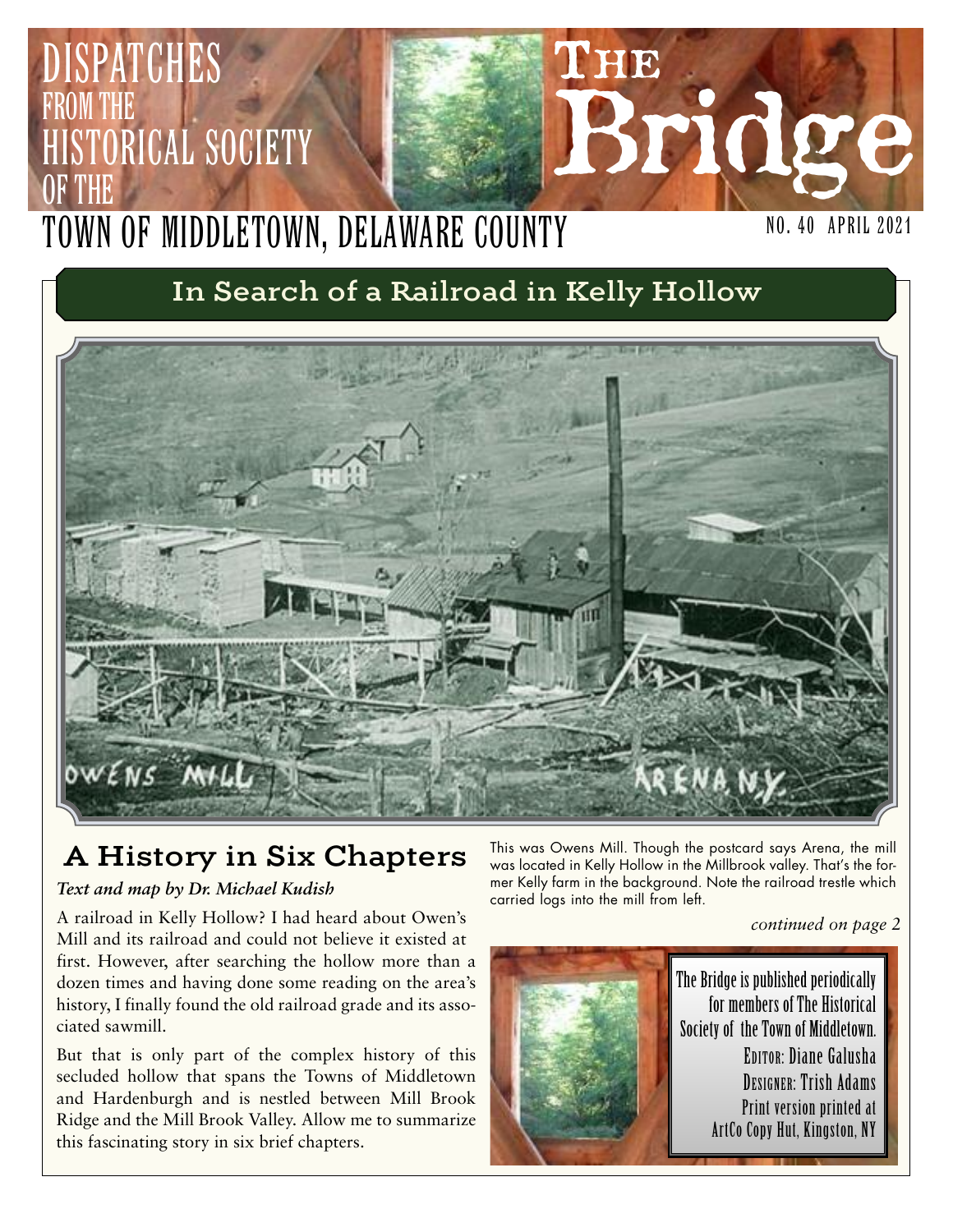#### *continued from page 1*

## **CHAPTER ONE: Settlement & John Burroughs' visit, 1860s**

John Burroughs visited Kelly Hollow in 1868 and wrote about it in his essay "Birch Browsings." He tells us that Kelly Hollow (he does not mention it by name, but I've determined from his detailed descriptions that this is indeed where he was) had only recently been settled and the land cleared for farms when he tramped through in June 1868 on his way to Thomas' (now Beecher) Lake on a fishing expedition. Most of the Catskills he knew, especially around Roxbury where he grew up, was settled at least half a century earlier.

With his great-granddaughter, Joan Burroughs, I hiked the route the naturalist had taken a century and a half ago. We looked at the Gavett Farm where John had left his team of horses for two nights. We looked at the Kelly Farm where he asked for directions. We found the rock where he camped for the first night. Many foundations of farmhouses, barns, silos, and outbuildings are still there. The stone walls and stone piles are still there, too, forming complex networks in the woods.

### **A NEW RAILROAD.**

#### **From our Grant Mills Correspondent:**

**James Owens' new railroad is daily gaining in length and is now several miles long. On Sunday last a party composed of Hosea Butler, A. J. Shafer, John and Albert Youngs, with Henry Youngs acting as breaksman (sic) took a hair raising ride the length of the road on one of Mr. Owen's large log cars. The road being sufficiently steep to give the car great speed the whole length was covered in an exceedingly short time. Although it was enough to make one's brain whirl as they sped around curves and over trestles, yet they were very enthusiastic and are confident that Mr. Owens' railroad will be a perfect success.**

*Catskill Mountain News,* **October 23, 1908**

## **CHAPTER TWO: James Owen & his sawmill, 1907-1909**

Because of poor soils, short growing season at these higher elevations, isolation and distance from markets, Kelly Hollow farms were abandoned in the late 19th and early 20th centuries. By November 1907, James Owen purchased the timber on what had been the Kelly farm and used the farmhouse as lodging for his workers. He proceeded in 1908 to build a sawmill and a narrowgauge railroad — one report says was a mile long to supply it. By July 1909, the timber had been depleted sooner than expected; the mill and railroad were removed.

How we found the sawmill site is a real detective story. A published photo of Owen's Mill locates it in "Arena, NY."I had assumed for years that the mill was in or near the hamlet of Arena, on the East Branch Delaware River. But the topography didn't match. Articles in *The Catskill Mountain News* from 1907 to 1909 placed the mill in Kelly Hollow, 5.9 miles up the Mill Brook Valley from the Delaware & Eastern Railroad station in Arena, and another mile up to the Kelly Farm. So why does the caption state "Arena, NY"? Because Arena was the nearest post office at the time. The closer Grant Mills Post Office had closed shortly after a flood in December 1901.

I carefully studied this old sawmill photo, which must have been taken around 1908 not long after the mill was built. The fields were still open then. I compared the buildings in the background with the foundations of the Kelly farmhouse, possible carriage house, barn with silo, and three outbuildings. The arrangement of these buildings was exactly the same! I noticed that, if I were to draw a straight line on the photo from the silo past the southeast corner of the farmhouse, the line would lead to the middle of the mill.

So on July 5, 2020, explorers Laurie and Tom Rankin and I went to the silo foundation. We measured the compass bearing from the silo to the southeast corner of the farmhouse and followed this bearing until we came to the stream. There, we found a few subtle traces that some structure had existed. There were a few metal spikes, some landforms with unnatural 90-degree angles, two aspen trees indicating that the site was once open, and the old Kelly Hollow Road ending abruptly at the mill site.

In the photo, a narrow-gauged railroad enters the mill on a trestle from the northwest. If one hikes northwest from the mill site today, the railroad grade is evident; a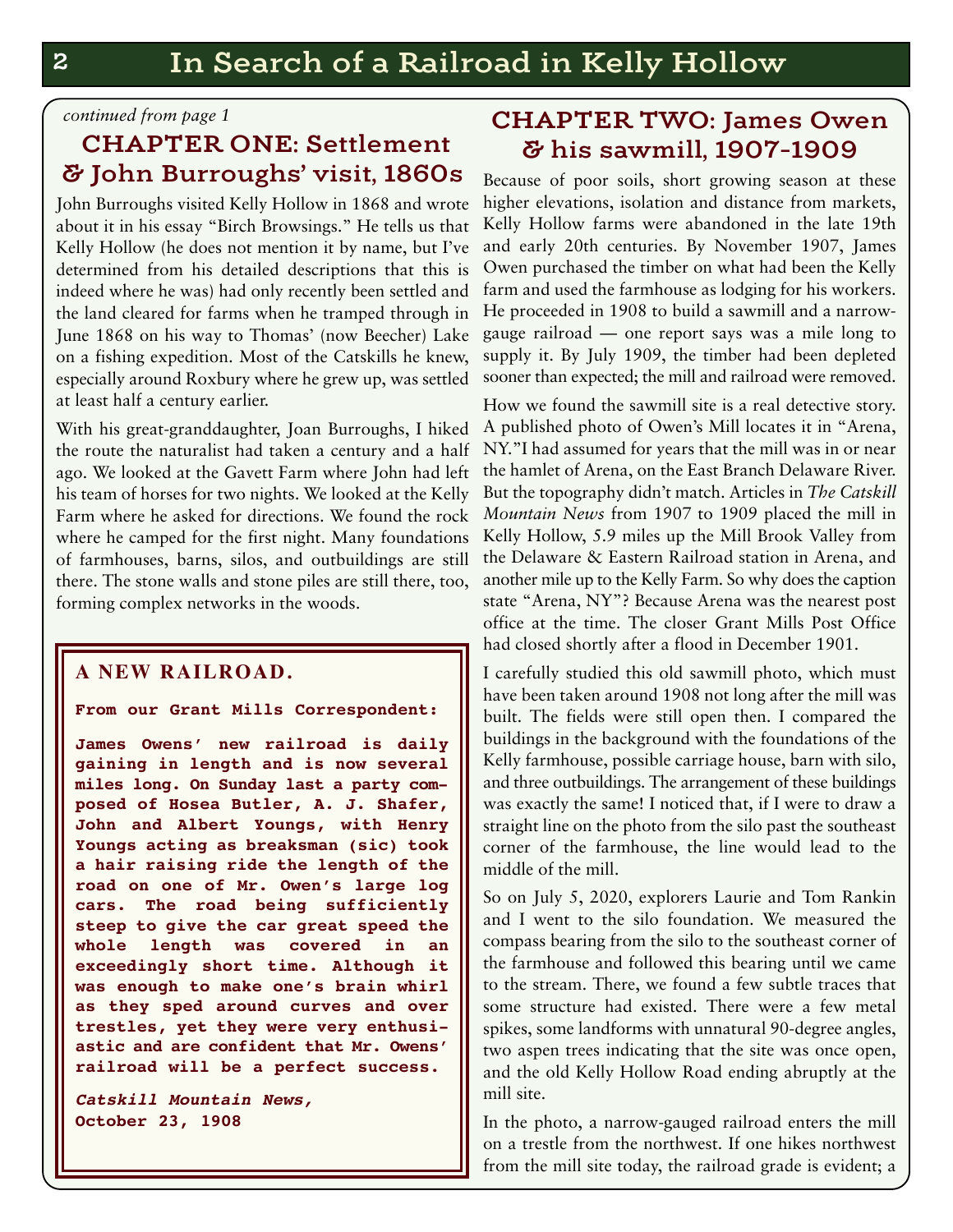## **A History in Six Chapters 3**

segment of the current Long Loop hiking trail occupies it. Dips and ravines were spanned by wooden trestles of which nothing remains. I had hiked this section of trail many times looking for the railroad and had no idea that I was walking directly upon it. The beginning of the railroad was somewhere near the present lean-to, making it 0.7 mile long and dropping some 80 feet in elevation to the mill.

Owen must have logged the forest bordering the large clearings that had been Kelly pastures. In addition to the railroad, there were some log roads which I have followed to their ends (see map) partway up Mill Brook Ridge. The *Catskill Mountain News* articles reported that Owen's lumber was hauled down Mill Brook Road in wagons pulled by teams of horses to Arena where it was shipped on the Delaware & Eastern Railroad to market.

## **CHAPTER THREE: Logging for Corbett & Stuart, early 1920s**

Corbett & Stuart's large wood acid plant was in Corbett, 3 miles below Downsville along the Delaware & Northern (formerly Eastern) Railroad. It operated between 1912 and 1934. They cut mostly young hardwoods in many locations in the region including Kelly Hollow. Longtime Mill Brook resident and historian Leonard Utter told me that in 1921 Corbett & Stuart purchased the Gavett Farm, then owned by the Johnson family. Because James Owen had logged the southeast portion of Kelly Hollow over a decade earlier, I suspect that Corbett & Stuart had cut wood at the north end of Kelly Hollow on forest surrounding the abandoned Gavett pastures.

Corbett & Stuart also owned tracts in the Mill Brook Valley surrounding the Tuscarora Club, west of Kelly Hollow. The company was active there into the late 1920s.

## **CHAPTER FOUR: State land acquisition & tree planting, 1926**

Just as I had erroneously assumed that Owen's Mill was in Arena and that Corbett & Stuart had built the railroad in Kelly Hollow, I also had erroneously assumed that all of the plantations in Kelly Hollow were put in by the Civilian Conservation Corps in the 1930s. New York State Department of Environmental Conservation surveyor John Van Benschoten sent me a map drawn by predecessor surveyor Edward G. West. He had helped plant the conifer stands with the State Conservation Department.



This wall is believed to have been part of the barn foundation on the Kelly homestead. In 1868, naturalist John Burroughs visited the farm, occupied by Irish immigrants Thomas and Catherine Quinn Kelly and their six children.

The map was dated 1926, just after the state purchased lands on the east side of Kelly Hollow. (Ed West later became Superintendent of Land Acquisition for the State.) Therefore, the Norway spruce which make up the bulk of the reforestation are about ten years older than I had previously thought.

Only on the Gavett Farm was a diversity of coniferous species planted including Norway spruce, white spruce, red pine, and a tree species which I have found nowhere else introduced into the Catskills: jack pine. This plantation was done later, on the west side of Kelly Hollow, acquired by the state between 1933 and 1935. It is possible, then, that the Civilian Conservation Corps put in the spruce and pine plantations on the Gavett farm, plus two stone-lined fire-fighting ponds on the Ward and Kelly farms in the 1930s. The CCC built at least two such ponds in other places in the Mill Brook Valley.

These plantations tell us where the abandoned pastures were because spruces and pines are planted only in open fields – not in the woods surrounding them. However, there are a few places in Kelly Hollow that had been *continued on page 6*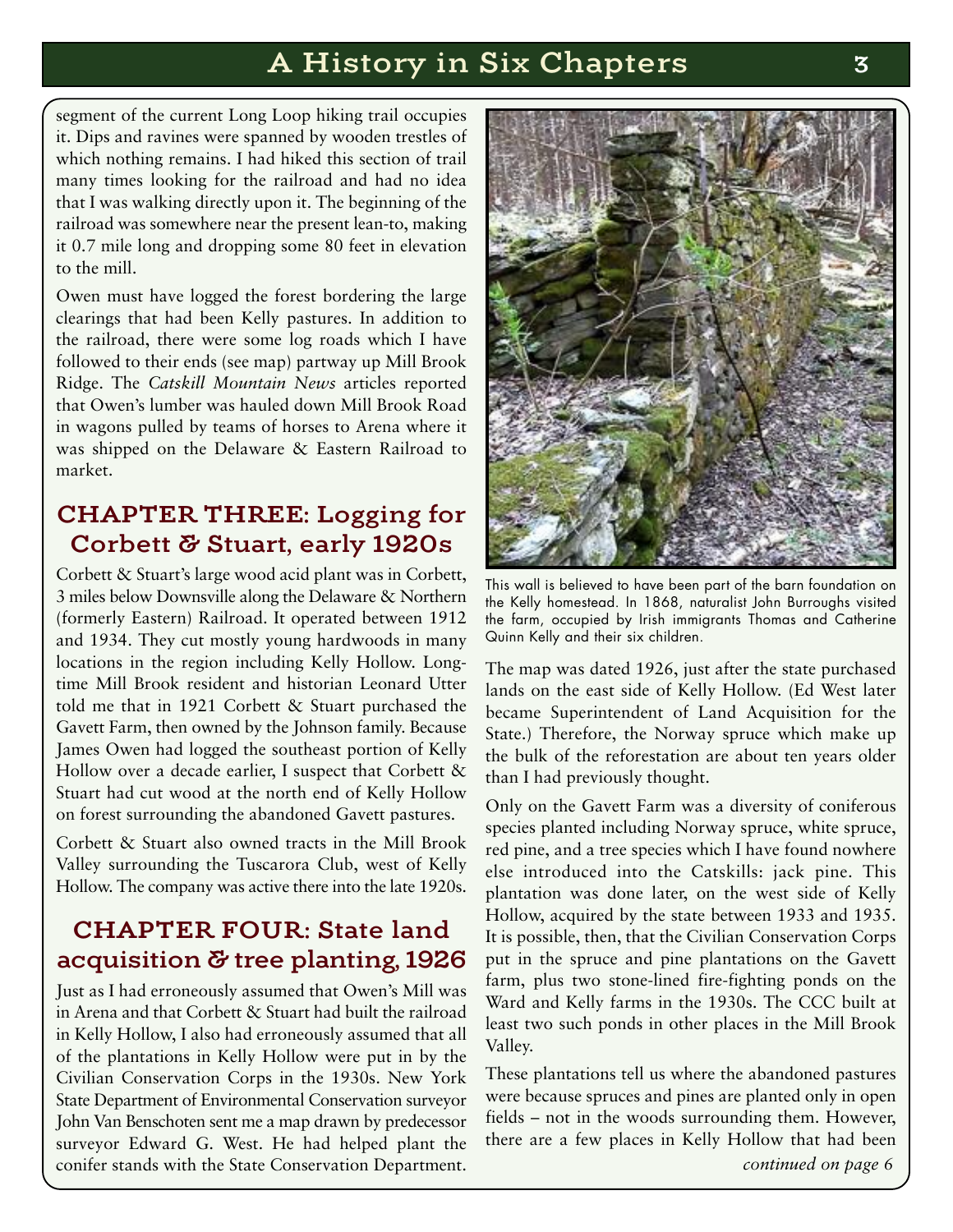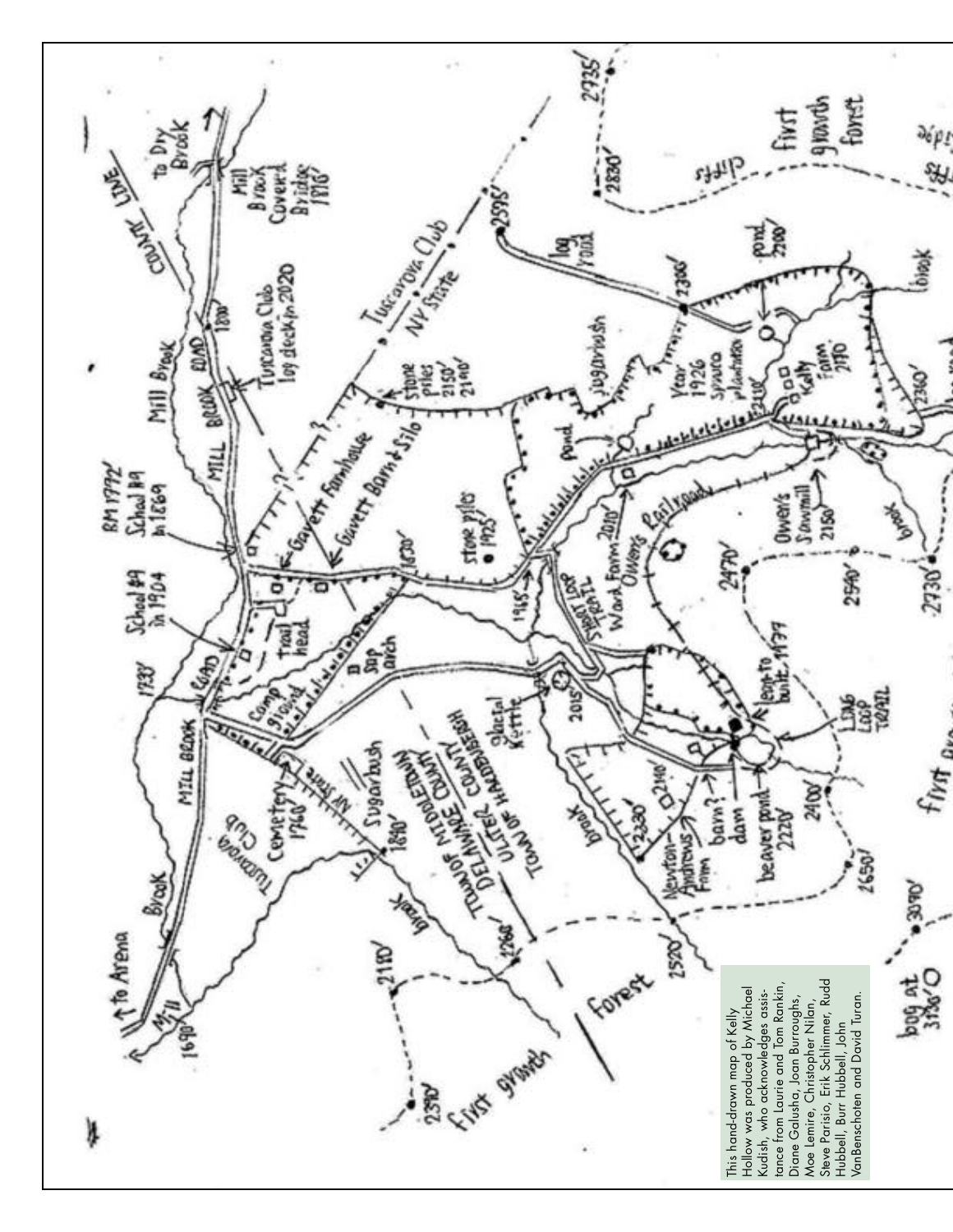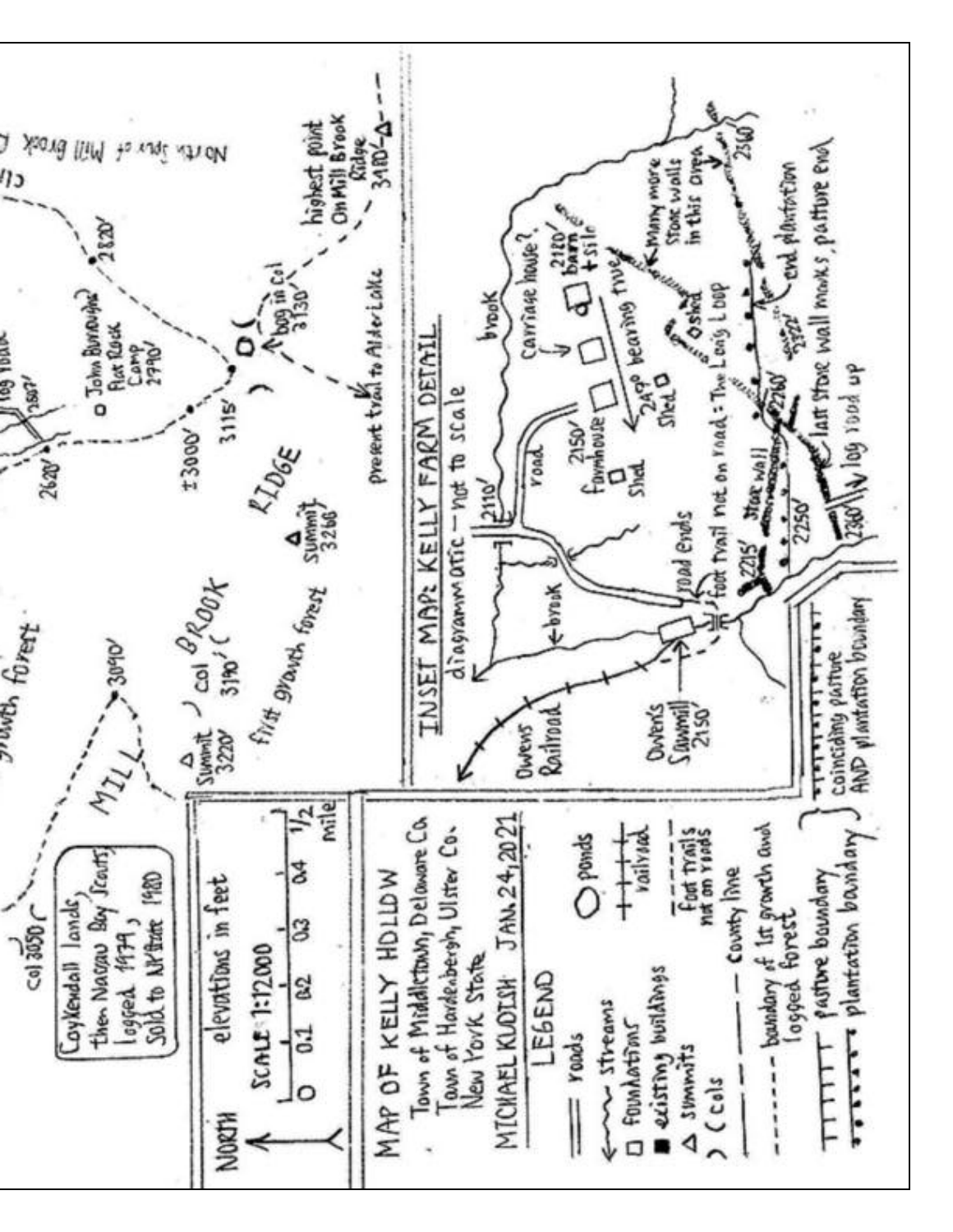#### *continued from page 3*

pastured but where Norway spruce were not planted (see map); evidence of these old pastures is stone piles and stone walls under now native hardwoods.

### **CHAPTER FIVE: Recreation, 1970s to the present**

The New York State Department of Environmental Conservation in 1977 developed trails and a lean-to in Kelly Hollow. Former farm roads, log roads, and the Owen's railroad were turned into the Long Loop and Short Loop Trails. The lean-to was built next to the beaver pond, which comes and goes depending upon beaver activity. Kelly Hollow has become a favorite place for hiking, camping, snowshoeing and crosscountry skiing.

## **CHAPTER SIX: What remains: First growth forest**

After all the human activity that has occurred on the Kelly Hollow landscape, if one bushwhacks up Mill Brook Ridge high enough – above an average elevation of about 2620 feet - one finds forest that has never been farmed, logged, barked for hemlock, or burned by people. This first growth forest, also called primeval or virgin forest, is forest left over; it is the forest that no one wanted. It was difficult to access; trees were stunted and deformed. Mill Brook Ridge marks the far west end of the largest continuous first growth forest tract in the Catskills – some 25 square miles stretching all the way east to Winnisook Lake.

Kelly Hollow has experienced a range of human land uses. Many folks who visit believe it contains a primeval forest. That pristine, untouched forest is, in fact, still there, but only high up on Mill Brook Ridge where folks seldom go.

What a place to teach and learn forest history!

*Michael Kudish is passionate about forests and railroads and has written many books and articles about both. The Catskills forest — its botany, soils, prehistory and industrial sites – has been his life's work. He has also documented railroads in the Catskills and Adirondacks. A long-time professor at Paul Smith's College, he retired to the Catskills in 2005 and lives surrounded by his extensive archives in Arkville.*



Newell and Emma Gavett Andrews were among early Kelly Hollow settlers. Newell was a veteran of the Civil War, serving in the 2nd Connecticut Heavy Artillery.

Published sources: *Catskill Mountain News* (NYShistoric newspapers.org); *Beers Atlases of Delaware and Ulster Counties*, 1869 and 1875; USGS maps, NYS DEC maps and documents.



Dr. Michael Kudish reading the barometer he carries with him on all of his research hikes to determine air pressure and thus elevation at various points on his route.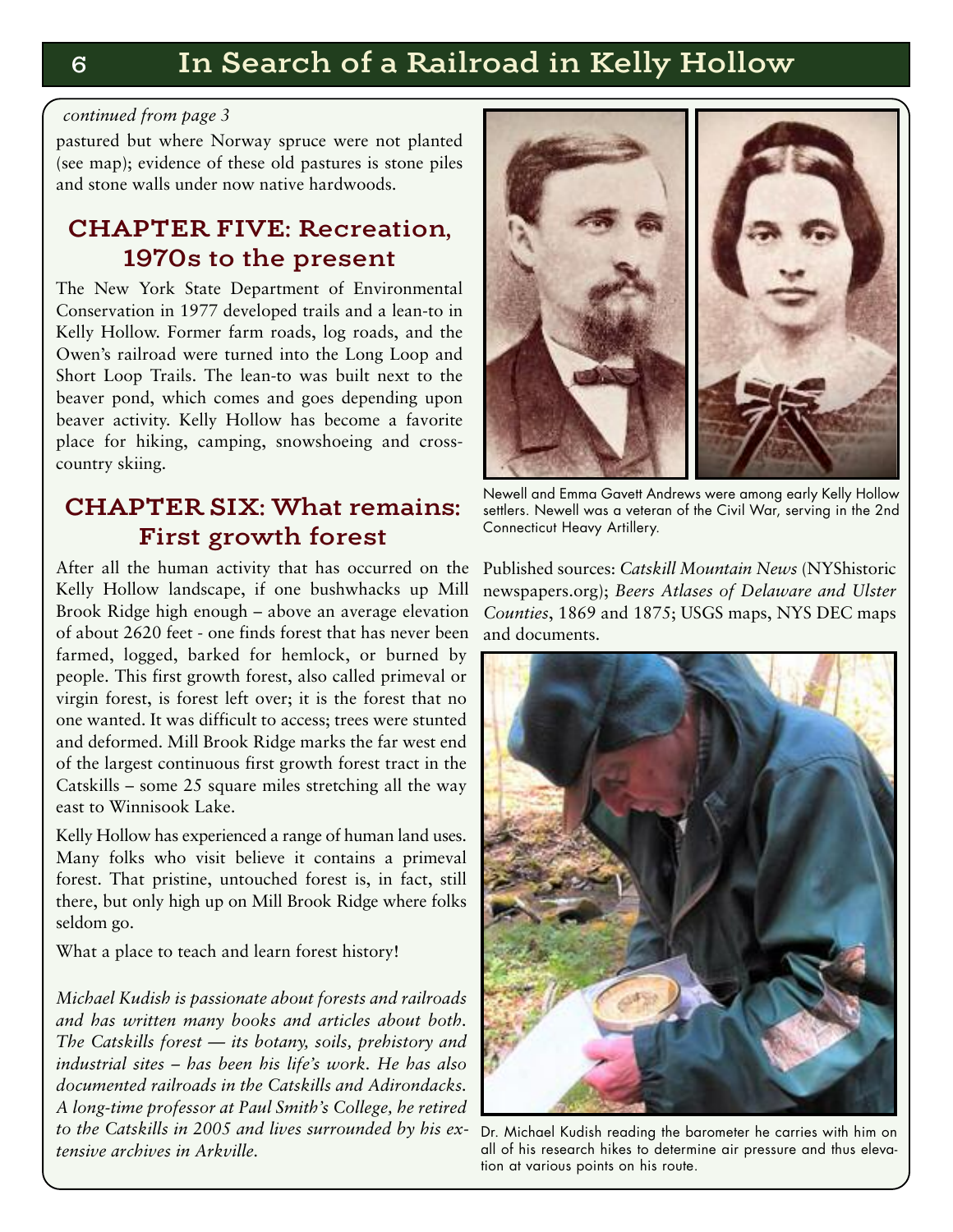# **What's Coming Around the Bend 7**



## **Secrets of Kelly Hollow**

**We'll explore the natural, industrial and human history of this mountain clove on a 3.5-mile hike on a State trail with Michael Kudish and Diane Galusha on Saturday, May 15. Visit the site of Owen's Mill and its railroad, see remnants of farmsteads and hear the stories of the Gavett, Ward, Kelly, Newton and Andrews families. Space is limited, registration is required. \$10. FMI and to reserve a space: 845-586-4973. Rain date May 16.**

This was the farmhouse on the former Levi Blaisdell and Nancy Brown Gavett farm at the base of Kelly Hollow. The woman is unidentified but the photo is believed to have been taken when Embry Johnson owned the place.



# Coming up!

*Visit mtownhistory.org for details on these and other events*



SAT **M AY**

29

SAT **J U LY**

10

SAT **J U LY**

31

### Saturday, May 15 **SECRETS OF KELLY HOLLOW** History Hike with Mike Kudish and Diane

Galusha.

### Saturday, May 29

### **DEDICATION OF HISTORIC MARKER**

Mountain Athletic Club Grounds, Village Park, Wagner Ave., Fleischmanns. Noon

### Saturday, July 10 **8TH LIVING HISTORY CEMETERY TOUR**

Margaretville. Meet 15 people from the past. Call 845-586-4736 after June 1 to reserve a tour time.

## Saturday, July 31 **GIANT JUMBLE SALE**

HSM hall and grounds, 778 Cemetery Road, Margaretville. 9-3.



### Saturday, Aug. 21 **HISTORY ON WHEELS**

Tour Denny Herzberg's vintage car collection. HSM fundraiser. Denver, 2-4 p.m.

# HEADSTONE CLEANING OFFERED

A team of HSM volunteers is ready to clean monuments at cemeteries in and around Middletown this spring, using a safe and very effective cleansing agent and method. A donation of \$30 cleans a single one-sided headstone; a \$50 donation will clean two headstones or a two-sided monument. Before-and-after photos will be provided to those who take advantage of this limited time offer. Send a check and contact information to HSM, PO Box 734, Margaretville, NY 12455. Someone will be in touch to collect details. FMI: 845-586-4973 or history@catskill.net.